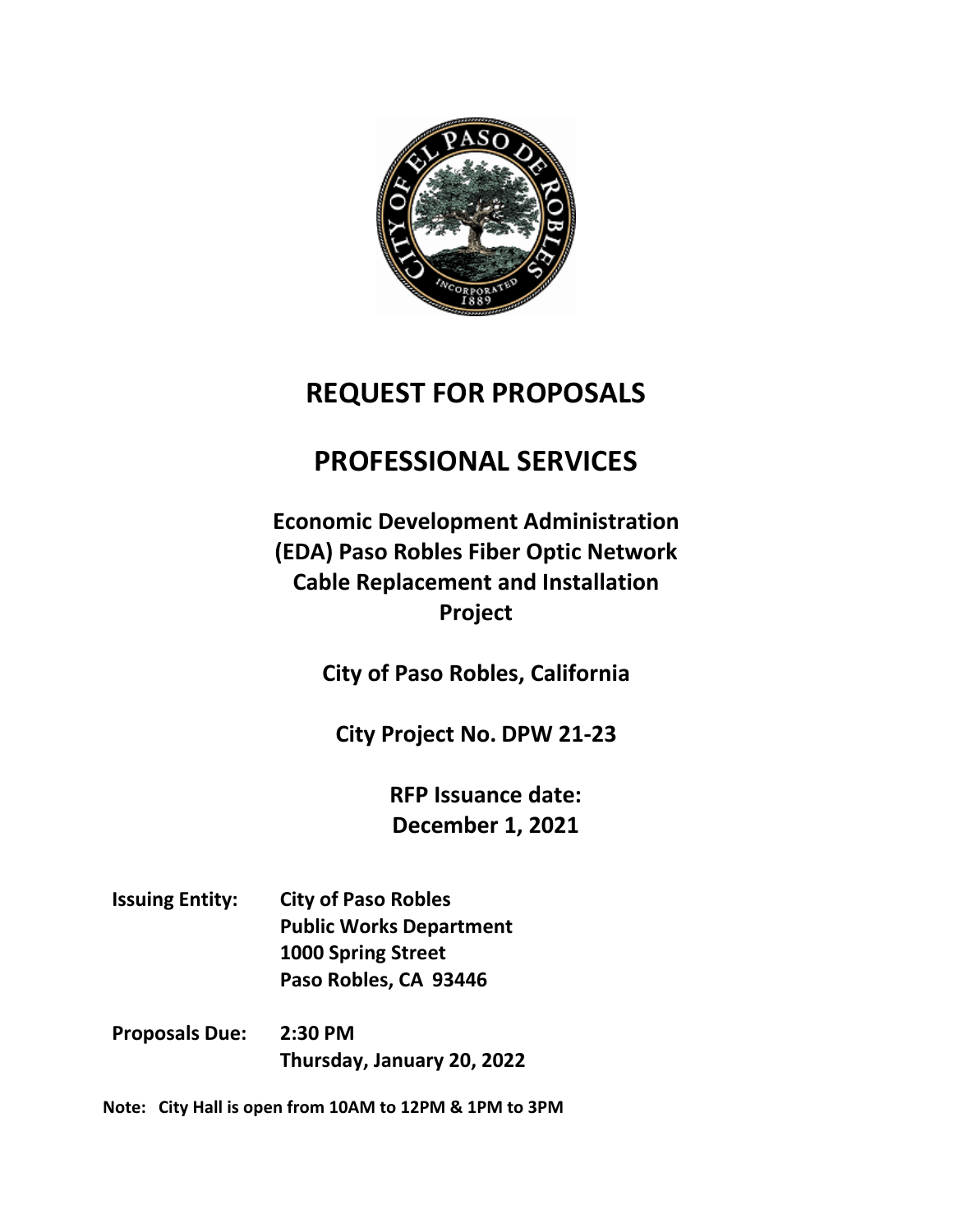# **REQUEST FOR PROPOSALS**

# **PROFESSIONAL SERVICES**

# **Economic Development Administration (EDA) Paso Robles Fiber Optic Network Cable Replacement and Installation Project**

# **City of Paso Robles, California**

# **City Project No. DPW 21-23**

The City of Paso Robles is inviting qualified firms to submit proposals to provide Professional Services for the **design of a City fiber optic network system, in accordance with an Economic Development Administration (EDA) Grant received.**

This Request for Proposal is posted on the City's website at: <https://www.prcity.com/Bids.aspx?CatID=17&txtSort=Category&showAllBids=on&Status=> as well as, [CIP List.com](https://www.ciplist.com/plans/?Paso%20Robles/city/12677)

Any changes, additions, or deletions to this Request for Proposal will be in the form of written addenda issued by the City. Any addenda will be posted to the City's website, as well as at [www.ciplist.com](http://www.ciplist.com/) Prospective proposers must check these websites for addenda or other relevant new information during the response period. The City is not responsible for the failure of any prospective proposer to receive such addenda. All addenda so issued shall become a part of this Request for Proposal.

If your firm is interested and qualified, please submit four (4) hard copies and one (1) electronic copy (on CD or USB drive) of your Proposal on **Thursday, January 20, 2022 by 2:30 PM**to:

> City of Paso Robles Attn: Ditas Esperanza Public Works Department 1000 Spring Street Paso Robles, CA 93446

Ditas Esperanza, P.E. Capital Projects Engineer

**Note: City Hall is open from 10 AM to 12 PM and 1 PM to 3 PM**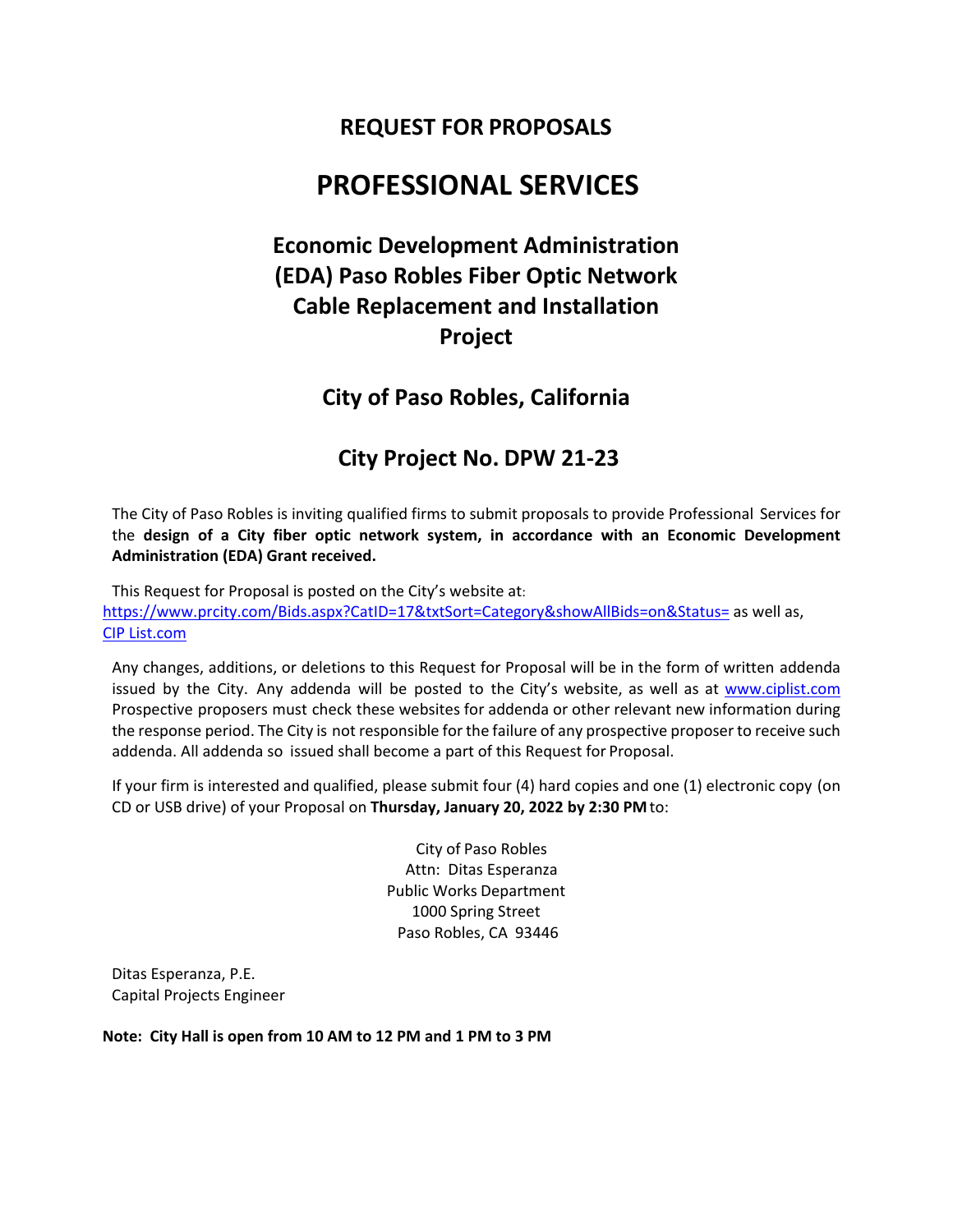# **TABLE OF CONTENTS**

| $\mathbf{L}$ |                                                                                     |  |
|--------------|-------------------------------------------------------------------------------------|--|
| II.          |                                                                                     |  |
|              |                                                                                     |  |
|              |                                                                                     |  |
|              |                                                                                     |  |
|              | Consultant to provide a Tentative Project Schedule, assuming a Notice to Proceed of |  |
|              |                                                                                     |  |
|              |                                                                                     |  |
|              |                                                                                     |  |
|              |                                                                                     |  |
|              |                                                                                     |  |
|              |                                                                                     |  |
|              |                                                                                     |  |
|              |                                                                                     |  |
|              |                                                                                     |  |
|              |                                                                                     |  |
|              |                                                                                     |  |
|              |                                                                                     |  |
|              |                                                                                     |  |

# **ATTACHMENTS:**

| 1. |  | <b>Preliminary Engineering Report</b> |  |
|----|--|---------------------------------------|--|
|----|--|---------------------------------------|--|

- 2. Grant Submission Document
- 3. Figures 1, 2, and 3
- 4. EDA Grant and Award Conditions
- 5. City's Master Professional Services Agreement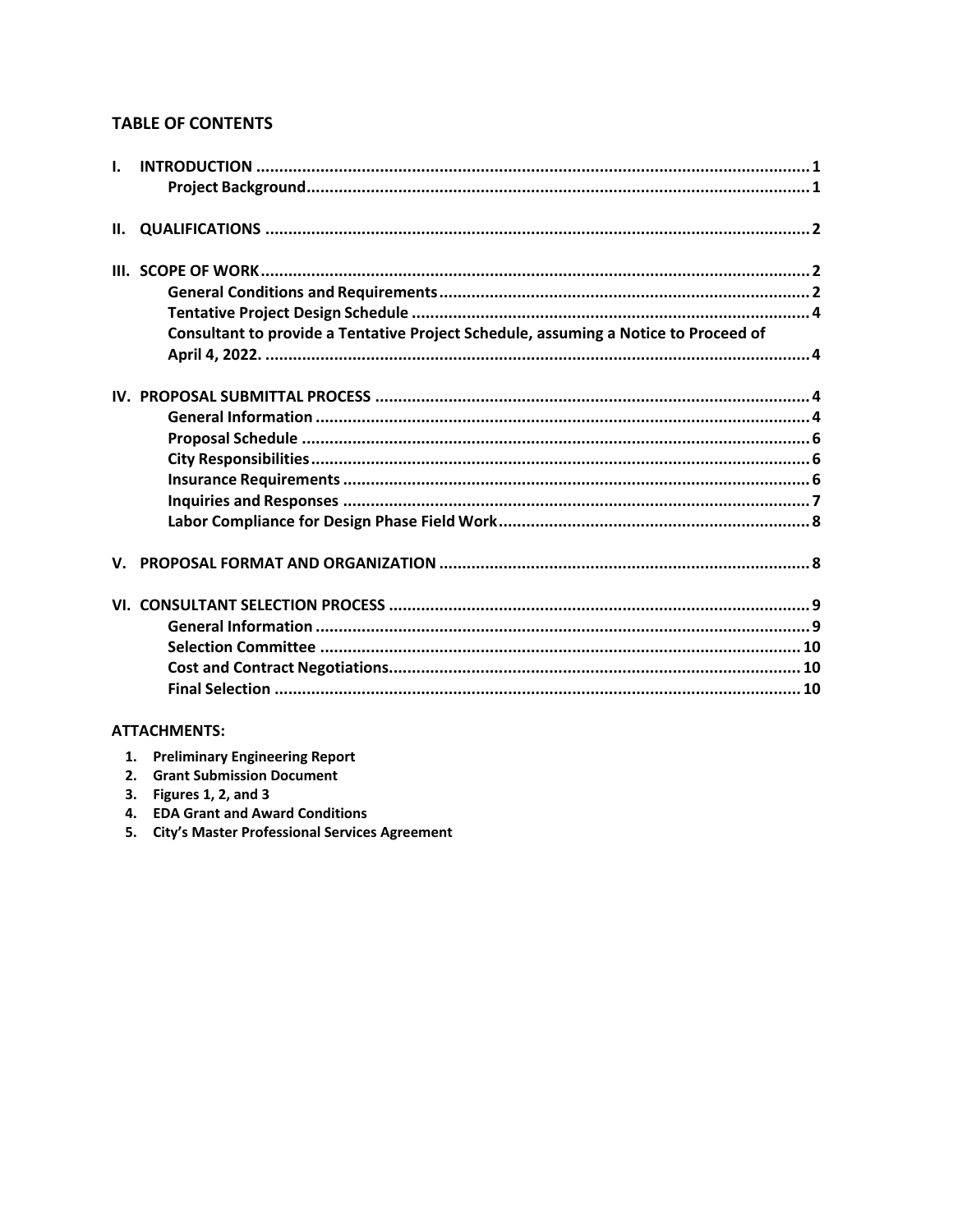## <span id="page-3-0"></span>**I. INTRODUCTION**

### <span id="page-3-1"></span>**Project Background**

The Paso Fiber Connect Project will provide broadband connectivity along a number of major corridors and within key commercial zones in the City of Paso Robles. The project will create innovation by delivering affordable and reliable high‐speed internet to industrial, manufacturing and tech companies as well as residents in the opportunity zone. This project is considered "Phase I" of a multi-phased project.

Phase I, for which the City seeks EDA grant funding, has two components: 1. Involves the installation of new fiber‐optic cable that will capitalize on the City's investment in conduit infrastructure deployment over the last five years; and 2. Involves the installation of new fiberoptic cable in conduit in locations where conduit does not currently exist, providing broadband access for many of the City's major industrial centers. Areas to be connected include the City's Uptown, Downtown, Gateway, Commerce, Union, and Wisteria commercial zones. Phase I will also connect the network to an internet point of presence in Paso Robles's Downtown, effectively bringing options for wholesale broadband for businesses and for the City itself to connect its facilities. A future "Phase II" will connect additional commercial locations in the City including the Erskine and Airport commercial areas, as well as creating a redundant backbone.

Connecting these networks will provide a regional high‐speed broadband system with the following advantages:

- It will provide access to a large unrestricted network for public, private, government, and education organizations to support collaboration and foster technology transfer and job creation.
- It will be a new source for high‐speed and low‐cost broadband access to support existing businesses and attract new jobs to the region.
- It will support the implementation of advanced technologies and enable the creation and expansion of technology companies and employment within the corridor.

For Phase I, the portion for which the City received EDA funding, Paso Robles is proposing to construct 11,409 feet of new fiber optic cable in the City's existing underground conduit and to construct an additional 52,039 feet of new fiber-optic cable in new 2" underground conduit. The fiber conduit and cable will be installed in a trench with 36" minimum depth.

The Paso Fiber Connect Phase I project components include the following materials:

- 288‐count fiber‐optic cables (63,448 ft.)
- Two 2" underground conduits (52,039 ft.)
- 106 Underground handholes (vaults) for interconnection of fibers (placed every 600 feet, in front of locations)
- 178 splice trays
- 15 splice cases
- Marker posts (106 marker posts, 27 with test stations)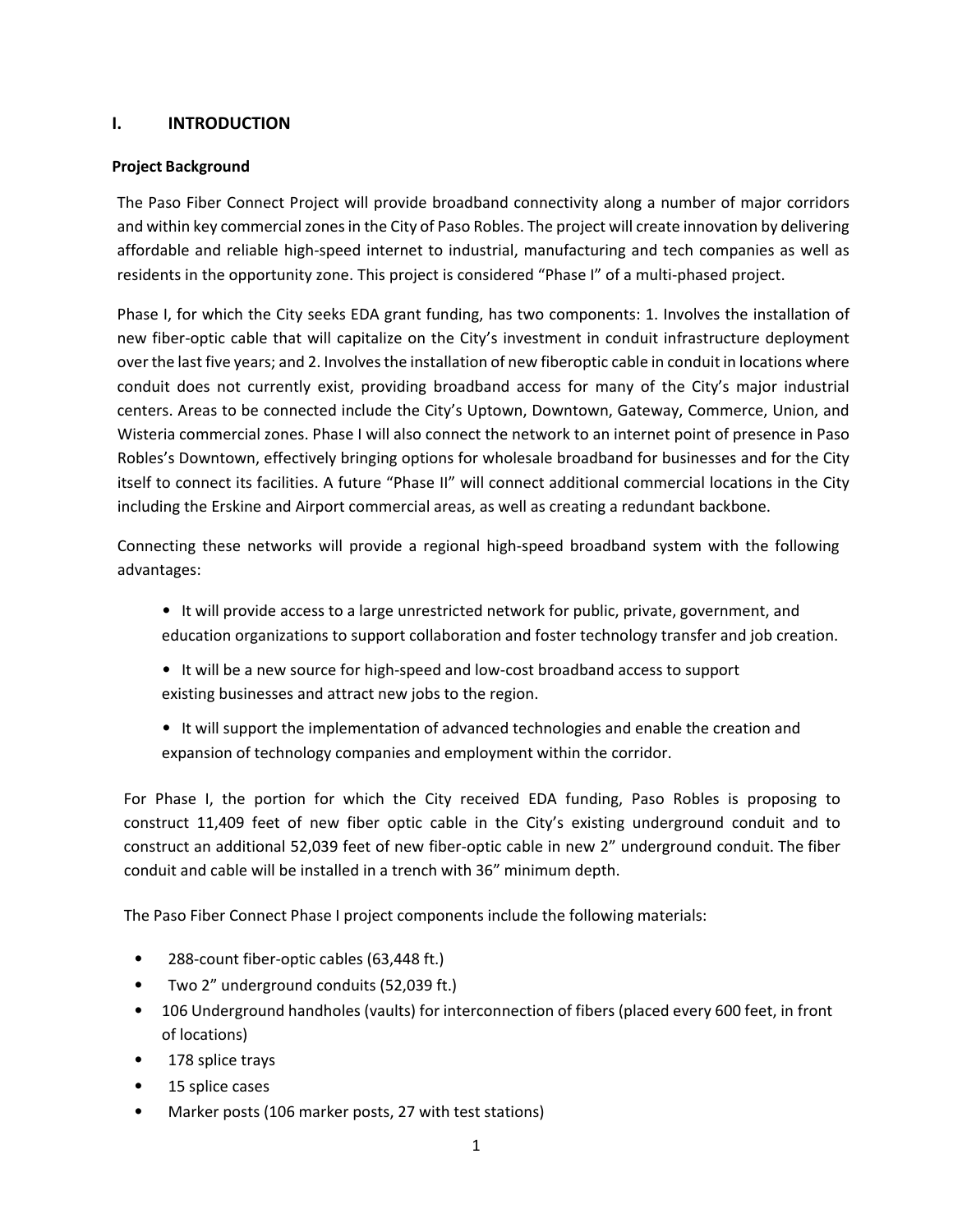• 4 fiber panels (loaded)

Labor involved with the Paso Fiber Connect Phase I project includes the following:

- Design engineering of the network and permitting
- Proofing 11,409 feet of the existing conduit
- Trenching, boring and installation of new conduit and fiber
- Installation of handholes, cabinets, NAPs
- Splicing of cable fibers
- Testing of network

## <span id="page-4-0"></span>**II. QUALIFICATIONS**

The City of Paso Robles Department of Public Works seeks a qualified, engineering, and environmental team to provide the necessary plans, specifications, and estimates (PS&E), in accordance with the Grant Administrator's requirements for a bid ready construction package.

## <span id="page-4-1"></span>**III. SCOPE OF WORK**

Consultant to submit a scope of work and tasks envisioned to meet the City's goal. In addition, as noted in the Specific Award Conditions form EDA, the City will require assistance to comply with the following specific tasks:

- Item 17: Assist in documentation that all work is within the public right-of-way
- Item 21: Potential U.S. Army Corps of Engineers (UACE) permitting
- Item 24: State and Tribal Historic Preservation Officer (SHPO/THPO) clearance
- Item 25: Tribal monitor

Finally, the City will need assistance in obtaining a Caltrans Encroachment Permit for boring portion under Highway 46 West and Highway 46 East.

#### <span id="page-4-2"></span>**General Conditions and Requirements**

- 1. The Consultant shall carry out the instructions as received from the City Project Manager andshall cooperate with Federal, City, State, and any other agencies working on the project.
- 2. It is not the intent of the foregoing paragraph to relieve the Consultant of professional responsibility during the performance of this contract. In those instances, where the Consultant believes a better solution to the problem is possible, the Consultant shall promptly notify the City of these concerns, together with the reasons, therefore.
- 3. The Consultant has total responsibility for the accuracy and completeness of all data, plans, and field results prepared for this project and shall check all such material accordingly. While the City may review such data, plans, and details for quality, completeness and conformity with City Design Standards, Caltrans Design Standards, the California Environmental Quality Act (CEQA), the responsibility for accuracy and completeness of such items remains solely that of the Consultant.
- 4. The reports, and other documents furnished under thisScope of Work shall be of a quality acceptable to the City Project Manager. The criteria for acceptanceshall be a product of neat appearance, wellorganized, technically, and grammatically correct, checked, and having the preparer and checker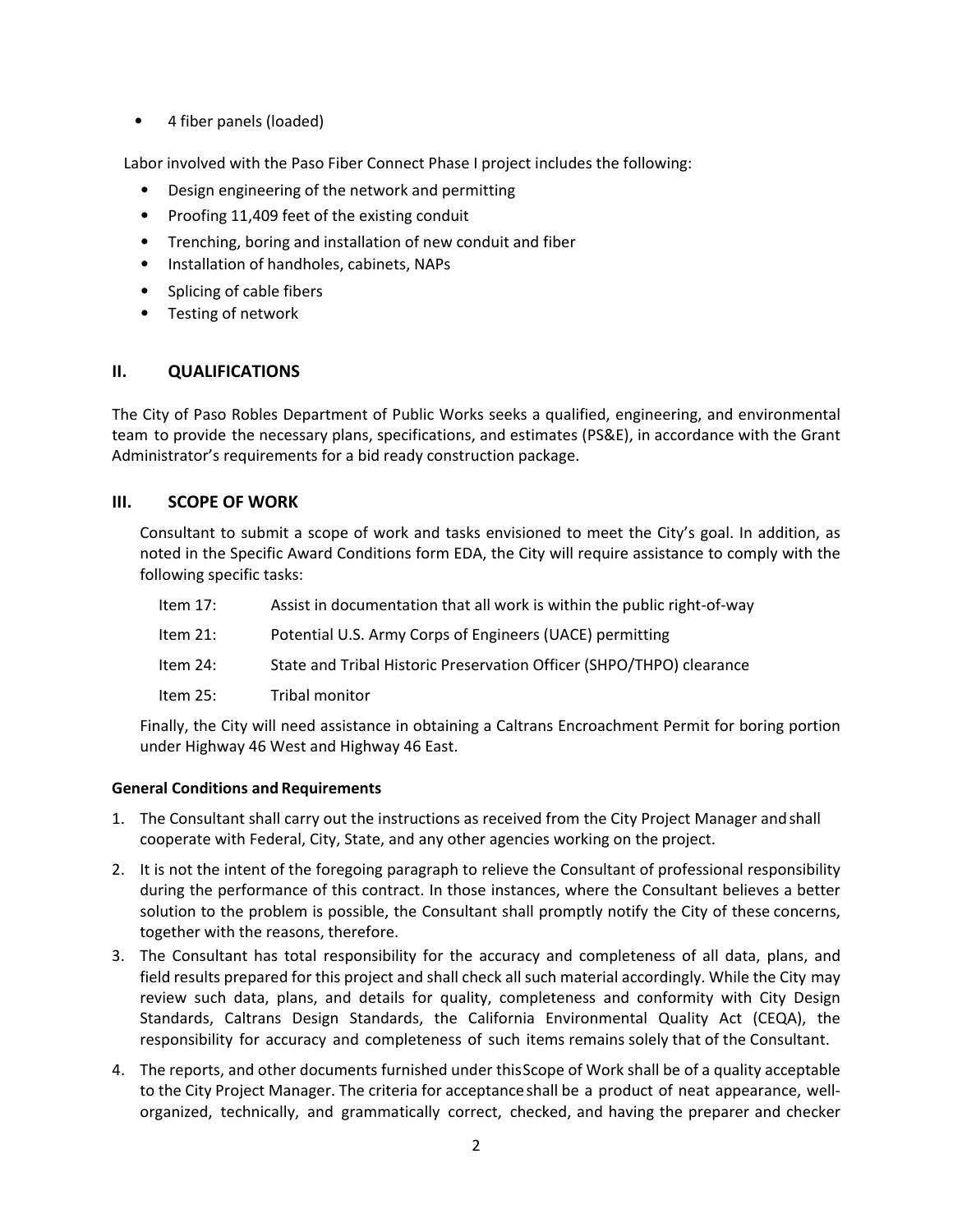identified.

- 5. To ensure understanding of contract objectives, meetings between City and the Consultant will be held monthly or as often as deemed necessary by the City Project Manager. All work objectives, the Consultant's work schedule, the terms of the contract, and any other related issues will be discussed, and any issues or problems resolved.
- 6. The Consultant may establish direct contact with governmental regulatory and resource agencies and others for the purpose of obtaining information, expertise, and assistance in developing baseline data and resource inventories. The Consultant shall maintain a record of all such contacts and shall transmit copies of those records to the City on a regular basis.
- 7. The City will retain responsibility for all final consultation, both informal and formal, with State agencies regarding project mitigation and compensation proposals.
- 8. The Consultant shall comply with OSHA regulations regarding safety equipment and procedures, and safety instruction issued by the City.
- 9. Where the Consultant is required to prepare and submit studies, reports, plans, etc., to the City as required by this Scope of Work, these shall be submitted in draft as scheduled and the opportunity provided for the City to direct revisions, prior to final submission.
- 10. As required by the EDA, the procurement and contract will be executed in accordance with the procurement standards set forth in 2 CFR 200, and according to the EDA publication, "Summary of EDA Construction Standards."
- 11. The Consultant shall comply with EDA regulations and will work with representative of the City and EDA to ensure acceptance of engineering documents. The City will include the federal contractor provisions outlined in Appendix II of 2 CFR 200 – Contract Provisions for Non-Federal Entity Contracts under Federal Awards – into the contract with the selected Consultant.
- 12. The City may use standards and guidelines developed by such professional organization American Consulting Engineers Council (ACEC), American Society of Civil Engineers (ASCE), National Society of Professional Engineers (NSPE), and/or the American Institute of Architects (AIA), when deemed necessary.

#### **Federal Regulations**

- **Lobbying.** Lobbying is prohibited in the selection process and contract awards including but not limited to requests for qualifications, bids, proposals, or purchasing contracts of any type. The purpose of this prohibition is to protect the integrity of the procurement process by shielding it from undue influences prior to the contract award, a protest being resolved, or the competitive selection process being otherwise concluded. The prospective Proposer may contact the City as specified in this RFP, to address situations such as clarifications relating to the procurement process or protest. No fund received pursuant to the Contract may be expended for lobbying.
- **Non-Collusion.** Proposer certifies it has not, either directly or indirectly, entered into any agreement or participated in any collusion or otherwise taken any action in restraint of free competition; that no attempt has been made to induce any other person or firm to submit or not to submit a RFP; that this RFP has been independently arrived at without collusion with any other Proposer, competitor, or potential competitor; that this RFP has not been knowingly disclosed prior to the due date to any other Proposer or competitor; that the above statement is accurate under penalty of perjury.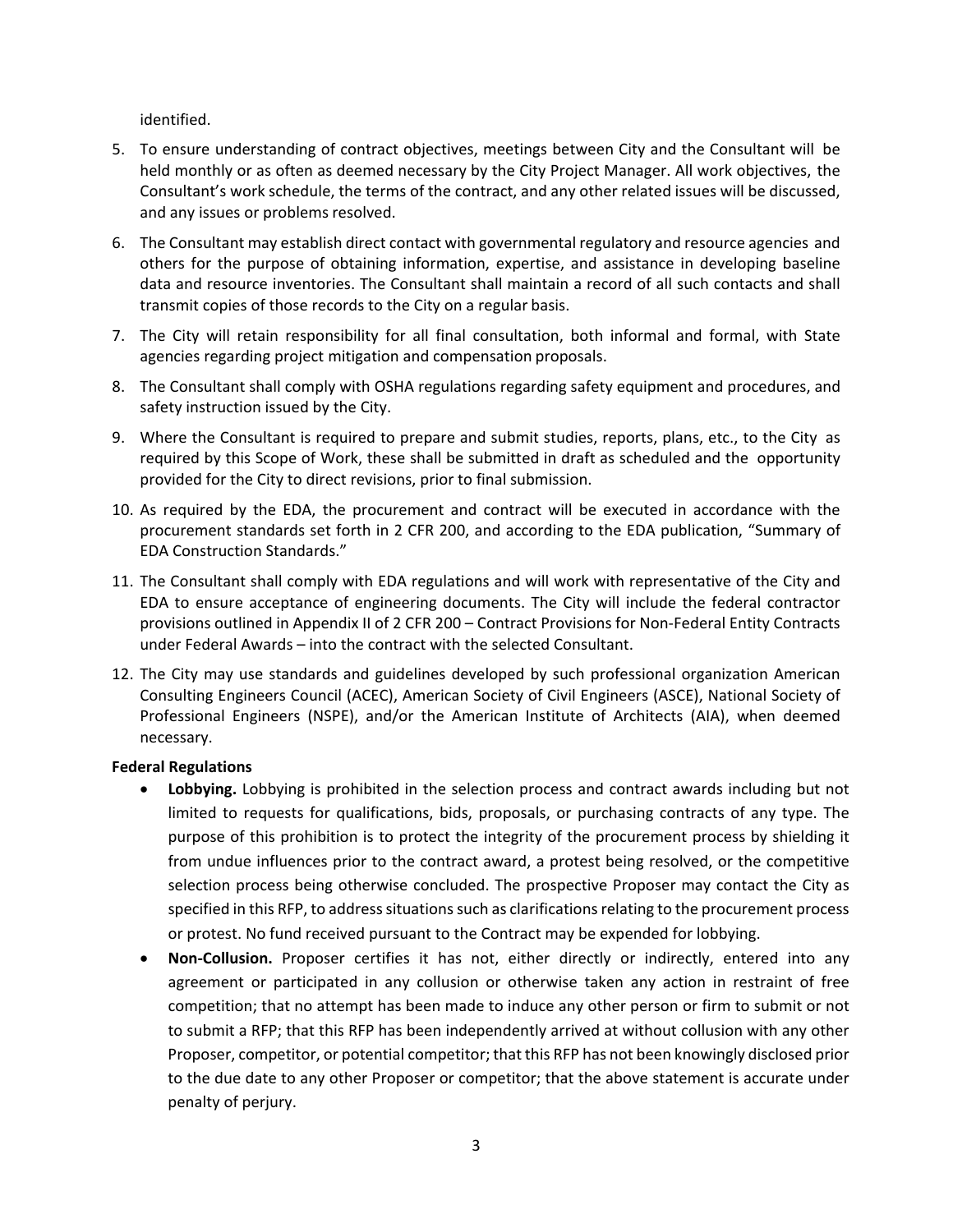- **Debarment and Suspension.** Proposer acknowledges it has not been suspended, debarred, declared ineligible, or voluntarily excluded from eligibility by any State or Federal department or agency. Proposer acknowledges that its Certificate of Qualifications has not been suspended, revoked, denied, or have further been determined by any State or Federal department or agency to be a non-responsible contractor. The City will check the System for Award Management (SAM) and verify that the Consultant/Proposer does not appear on the Excluded Parties List.
- **Conflict of Interest.** Any vendor or person considering doing business with a local government entity must disclose the vendor or person's affiliation or business relationship that might cause a conflict of interest with a local government entity. Any attempt to intentionally or unintentionally conceal or obfuscate a conflict of interest may automatically result in the disqualification of the Consultant's proposal.
- **Civil Rights.** The Consultant agrees to comply with all civil rights laws and regulations, in accordance with applicable Federal directives. These include, but are not limited to, the following: (a) Title VI of the Civil Rights Act of 1964 (P.L. 88-352), as amended, 42 U.S.C. § 2000d et seq., the DOT Title VI regulations at 49 C.F.R. part 21, which prohibits discrimination on the basis of race, color or national origin; (b) the Americans with Disabilities Act, as amended, 42 U.S.C. § 12101 et seq., the DOT ADA regulations at 49 C.F.R. parts 37-38, section 504 of the Rehabilitation Act of 1973, as amended (29 U.S.C. § 794), and the DOT regulations at 49 C.F.R. part 27, which prohibits discrimination of the basis of disability; (c) the Age Discrimination in Employment Act, as amended (42 U.S.C. §§ 621 – 634), and the Age Discrimination Act of 1975, as amended (42 U.S.C. §§ 1601-1607), which prohibits discrimination on the basis of age; (d) Title IX of the Education Amendments of 1972, as amended (20 U.S.C. § 1681 et seq.), which prohibits discrimination on the basis of sex; (e) 49 U.S.C. § 306, which prohibits discrimination on the basis of race, color, national origin, or sex in railroad financial assistance programs; (f) any nondiscrimination regulation implemented relating to the above stated statutes; (g) any nondiscrimination Executive Order implemented relating to the above stated statutes; (h) any U.S. DOT Order implemented relating to nondiscrimination, and (i) any other applicable federal laws, regulations, requirements, and guidance prohibiting discrimination.

#### <span id="page-6-0"></span>**Tentative Project Design Schedule**

<span id="page-6-1"></span>Consultant to provide a Tentative Project Schedule, assuming a Notice to Proceed of April 4, 2022.

#### <span id="page-6-2"></span>**IV. PROPOSAL SUBMITTAL PROCESS**

## <span id="page-6-3"></span>**General Information**

- 1. Proposals, consisting of four (4) hard copies and one (1) electronic copy (on CD or USB drive) must be received by mail, recognized carrier, or hand delivered no later than **2:30 PM on Thursday, January 20, 2022**. Late Proposals will not be considered and will be returned, unopened.
- 2. Proposal shall be addressed to: City of Paso Robles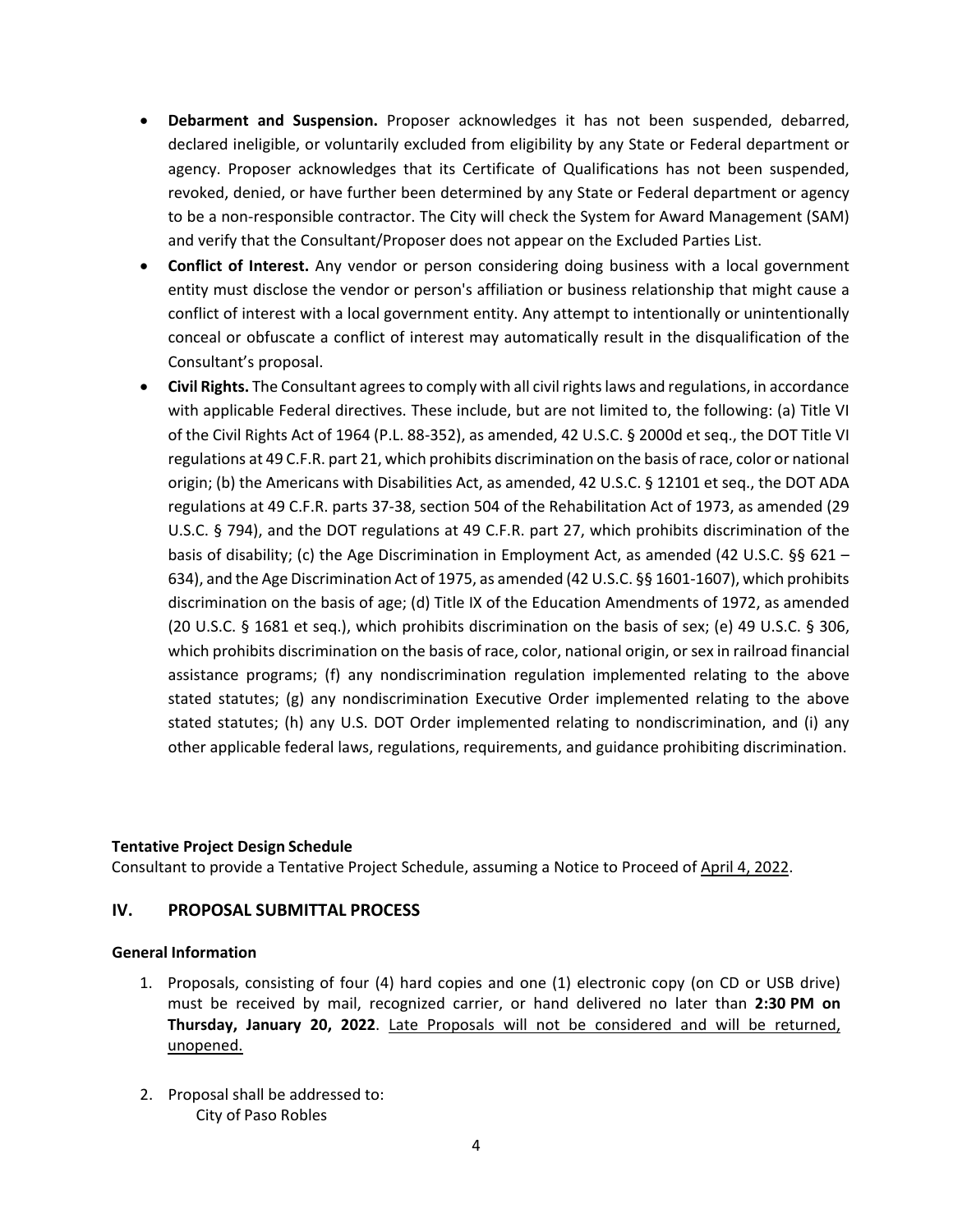Attn: Ditas Esperanza Public Works Department 1000 Spring Street Paso Robles, CA 93446

Proposal shall consist of two (2) sealed envelopes, each clearly labeled:

(Proposer's Name) PROPOSAL:

PROFESSIONAL SERVICES Economic Development Administration (EDA) Paso Robles Fiber Optic Network Cable Replacement and Installation Project City Project No. DPW 21-23

(Proposer's Name) COST PROPOSAL:

PROFESSIONAL SERVICES Economic Development Administration (EDA) Paso Robles Fiber Optic Network Cable Replacement and Installation Project City Project No. DPW 21-23

- 3. All costs incurred in the preparation and submission of this Proposal and related documentation will be borne by the proposer.
- 4. It is preferred that all Proposals be submitted on recycled paper, printed on two sides.
- 5. This Request for Proposal does not constitute an offer of employment or to contract for services.
- 6. The City reserves the option to accept or reject any or all Proposals. The issuance of this RFP does not constitute an agreement by the City that any subsequent selection processes will occur, or that any contract will be entered into by the City.
- 7. The City reserves the right to amend the RFP by addendum. If necessary, the proposal submittal deadline will be extended to allow proposers additional time to respond to an RFPaddendum
- 8. All documents submitted to the City in response to this Request for Proposal will become the exclusive property of the City and may be returned to the proposer or kept by the City, in the City's sole discretion.
- 9. All Proposals shall remain firm for 120 days.
- 10. The City reserves the right to award the contract to the firm who presents the Proposal which in the judgment of the City, best accomplishes the desired results
- 11. Any contract awarded pursuant to this Request for Proposal will incorporate the requirements and specifications contained in this Request for Proposal. All information presented in a consultant's Proposal will be considered binding upon selection of the successful proposer, unless otherwise modified and agreed to by the City during subsequent negotiations.
- 12. The successful proposer is expected to execute a contract similar to the contract in RFP Attachment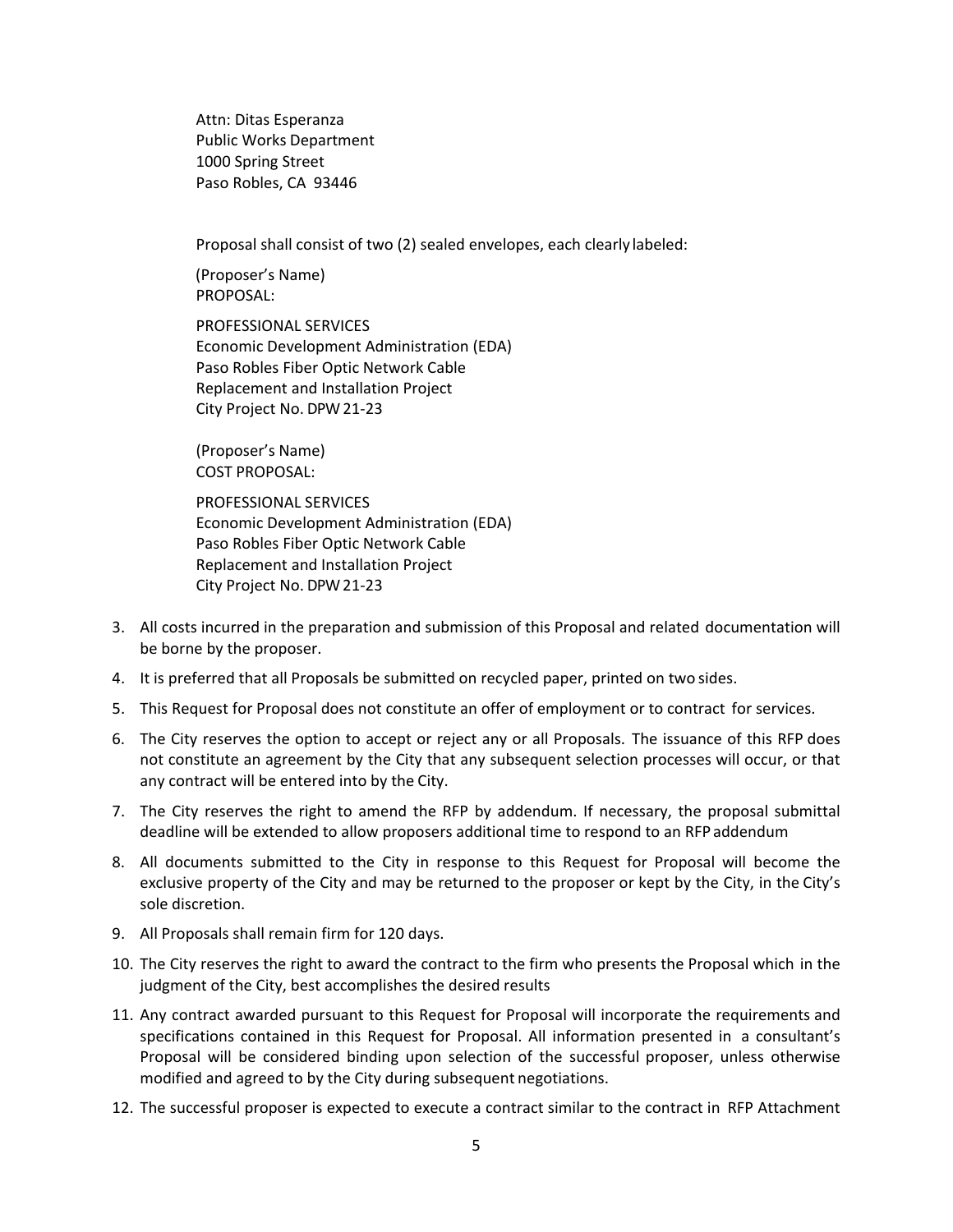A - SAMPLE City of Paso Robles Consultant Agreement. The sample contract is for reference to the anticipated terms and conditions governing the City and the successful proposer. The proposer must take exception in their Proposal to any section of the attached contract they do not agree with. Failing to do so will be deemed as acceptance by the proposer to the terms spelled out in the sample contract. The City reserves the right, in its sole discretion, to add, delete, or modify, or negotiate additional terms and conditions to the attached contract. BEFORE BEGINNING ANY WORK OR SUBMITTING A PROPOSAL, IT IS ADVISED THAT CONSULTANTS READ THE CITY INSURANCE AND INDEMNIFICATION REQUIREMENTS IN THE ATTACHED SAMPLE CONTRACT. The selected proposer will be asked to provide evidence that the City's insurance requirements have been met.

13. The proposals received shall become the property of the City of Paso Robles and are subject to public disclosure. Proposal prices and information submitted by proposers will be made available to proposers after City Council has approved award of contract. Proposers are to indicate any restrictions on the use of data contained in their responses. Those parts of a proposal which are defined by the proposer at business or trade secrets, as that term is defined in California Government Code, Section 6254.7 and are reasonably marked as "Trade Secrets", confidential" or "Proprietary" shall only be disclosed to the public if such disclosure is required or permitted under California Public Records Act or otherwise by law. Proposers who indiscriminately and without justification identify most, or all, of their proposal as exempt from disclosure may be deemed as non-responsive.

#### <span id="page-8-0"></span>**Proposal Schedule**

| Proposal/Award Phase:                                              |                    |
|--------------------------------------------------------------------|--------------------|
|                                                                    | 12/01/2021         |
|                                                                    | 01/20/2022         |
|                                                                    | 02/04/2022         |
| Interviews with 2-3 most qualified consultants (virtual) if needed | week of 02/14/2022 |
| Contract Negotiation with highest ranked consultant                | week of 02/21/2022 |
|                                                                    | 03/15/2022         |
|                                                                    | 04/04/2022         |
|                                                                    |                    |

#### <span id="page-8-1"></span>**City Responsibilities**

In general, the City will be responsible for the followingitems:

- 1. Providing copies of available plans, reports, and existing documentation on file in the Public Works Department for consultant's reference.
- 2. Designating a staff person as a contact for the project.
- 3. Acting as a liaison with the appropriate decision-making bodies (City Council/Caltrans).

#### <span id="page-8-2"></span>**Insurance Requirements**

The consultant shall obtain, at his own cost, an insurance policy meeting City requirement as follows:

- 1. Workers' compensation insurance and that the policy shall not be canceled except upon thirty (30) days prior written notice to City. Consultant shall provide written notification to City for any cancellation or reduction of coverage within thirty (30) days of such cancellation or reduction.
- 2. Commercial general liability insurance, or equivalent form, with a combined single limit of not less than \$1,000,000 per occurrence. If such insurance contains a general aggregate limit, such limit shall apply separately to each project consultant performs for the City. Such insurance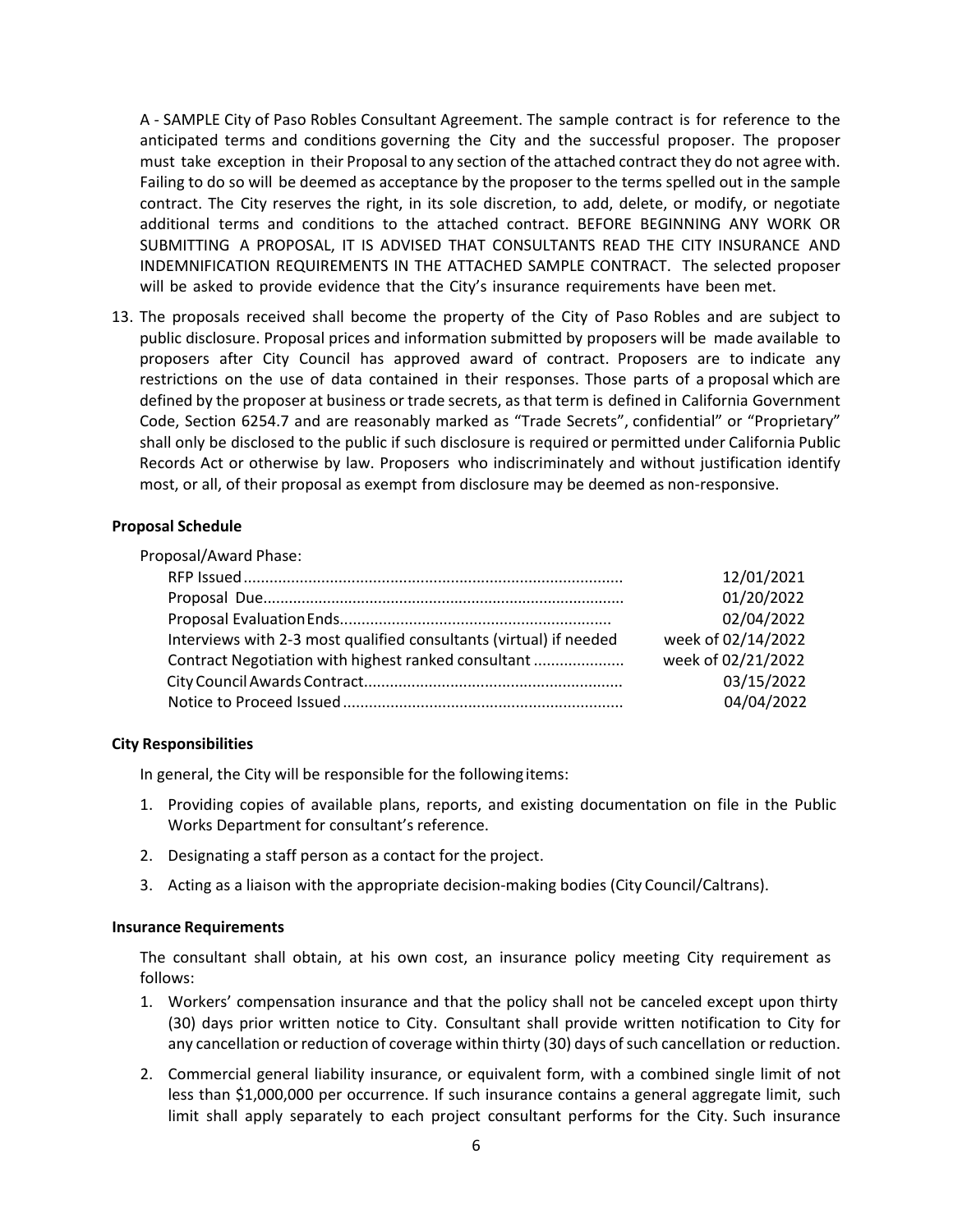shall (a) name the City of Paso Robles, its officers, agents, representatives, volunteers, and employees as additional insureds; (b) be primary with respect to insurance or self-insurance programs maintained by the City; and, (c) contain standard separation of insureds provisions; and, (d) give to City prompt and timely notice of claim made or suit instituted arising out of consultant's operations hereunder.

- 3. Business automobile liability insurance, or equivalent form, with a combined single limit of not less than \$1,000,000 per occurrence. Such insurance shall include coverage for owned, hired and non-owned automobiles.
- 4. Professional liability (errors and omissions) insurance, with a combined single limit of not less than \$1,000,000 per occurrence.

Consultant shall (a) furnish properly executed certificates of insurance and additional insured endorsements to the Director prior to commencement of work under this Agreement, which shall clearly evidence all coverages required above and provide that such insurance shall not be materially changed or terminated except on thirty (30) days prior written notice to City; (b) maintain such insurance from the time work first commences until completion of the work under this Agreement; and, (c) replace such certificates for policies expiring prior to completion of work under this Agreement.

If a subcontract for work or services to be performed exceeds \$25,000, the subcontract must contain all required provisions of the prime contract.

#### <span id="page-9-0"></span>**Inquiries and Responses**

All technical questions pertaining to this Request for Proposal shall be submitted in writing to the City's Project Manager, Ditas Esperanza, P.E., [Ditas@prcity.com.](mailto:Ditas@prcity.com.)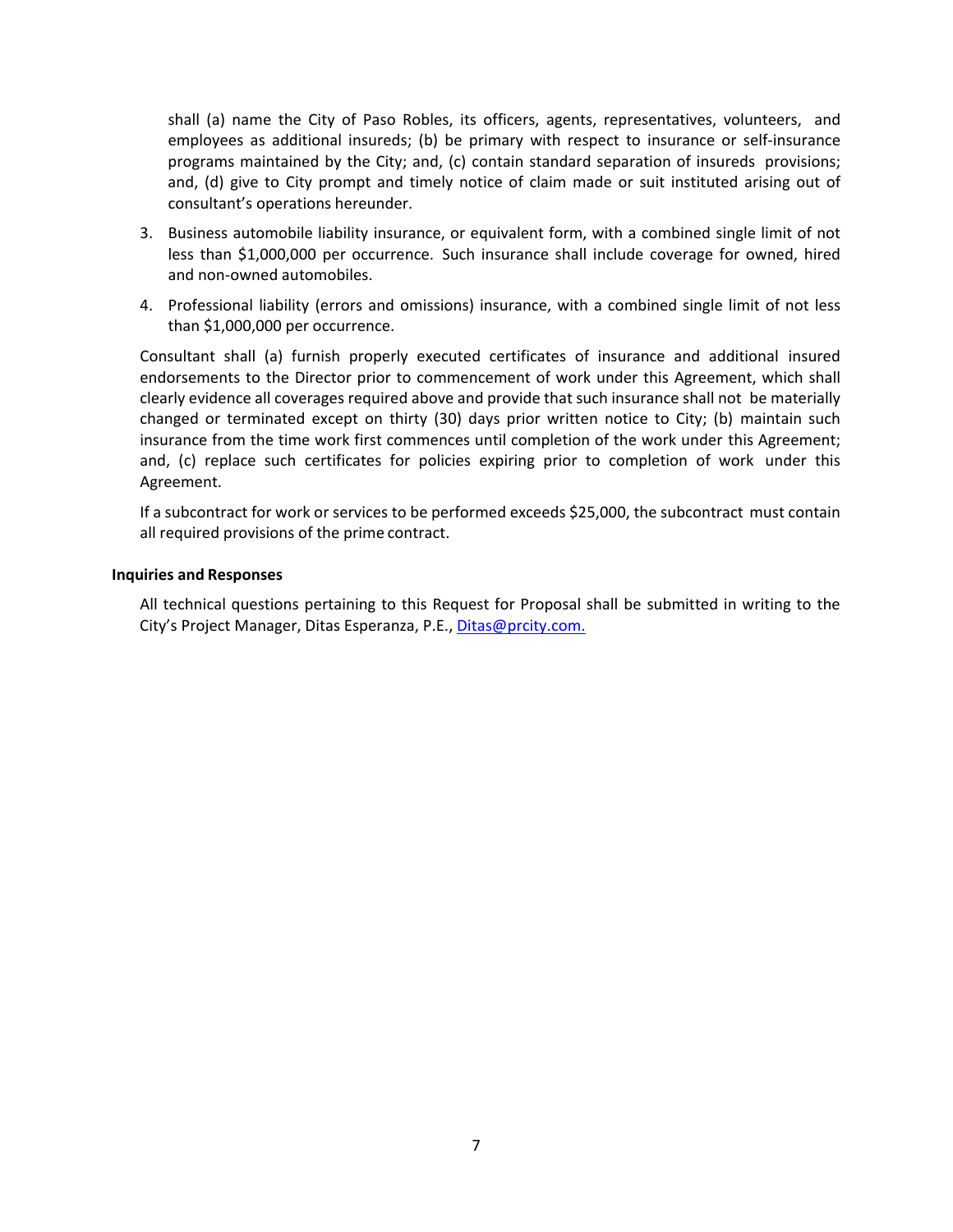#### <span id="page-10-0"></span>**Labor Compliance for Design Phase Field Work**

1. Prevailing Wage Rates:

Pursuant to Labor Code section 1770, the California Director of Industrial Relations has specified the general prevailing wage rates for the public projects in California. The wages to be paid to all workers on such projects shall not be less than those specified in such wage rate determination. The wage rates specified by the Director of Industrial Relations are available onlineat:

## <http://www.dir.ca.gov/DLSR/PWD/index.htm>

2. Certified Payroll Reports:

Once field work commences, the consultant/subconsultant shall submit to the City either Certified Payroll Reports (CPR) or Statements of Non-Performance each week. When field work has been completed, the last CPR shall be marked FINAL, and no further reports will berequired.

3. Public Works Contractor Registration:

Consultant/subconsultant performing design phase field work for which prevailing wage rate requirements apply must be registered with the State of California Department of Industrial Relations as a Public Works Contractor. Proof of registration must be submitted to the City prior to commencing work. Register with the Department of Industrial Relations onlineat:

https://efiling.dir.ca.gov/PWCR/ActionServlet?action=displayPWCRegistrationForm

# <span id="page-10-1"></span>**V. PROPOSAL FORMAT AND ORGANIZATION**

To respond to the Request for Proposal (RFP), submit four (4) hard copies and one (1) electronic copy (on CD or USB drive) of your Proposal on or before the submission deadline. The Proposal may not exceed 10 double-sided pages, exclusive of charts, graphics, required forms, appendix, resumes, and sample PS&E package. The Proposal must be signed by a person authorized to bind the proposing firm to the representations, commitments, and statements contained in the RFP. The RFP must contain the following information and documents:

- 1. A cover letter summarizing the key points of the statement (2 pages maximum).
- 2. Description of Firm A description of the firm's organizational structure, the jurisdiction in which the firm is organized, and date of such organization. In addition, provide a brief description of projects of similar nature to those described in this RFP as well as projects/clients where consultant has performed as an extension of staff.
- 3. Authorized Representative The name, address, telephone number, facsimile, and e-mail address of the person authorized to represent the firm with respect to all notices, discussions, and other communication relating to this RFP, and to any negotiations relating to the contract.
- 4. Insurance Consultant shall provide a statement confirming ability to provide the requiredinsurance as described in this RFP.
- 5. Staffing An organizational chart identifying: 1) the project manager for the work, each key person or subconsultant who will be assigned to carry out the work; 2) the role each person will play in performing the work; and 3) a description of the experience and qualifications of such manager and key persons. Resumes should be included for all key individuals and subconsultants as an appendix to the submittal.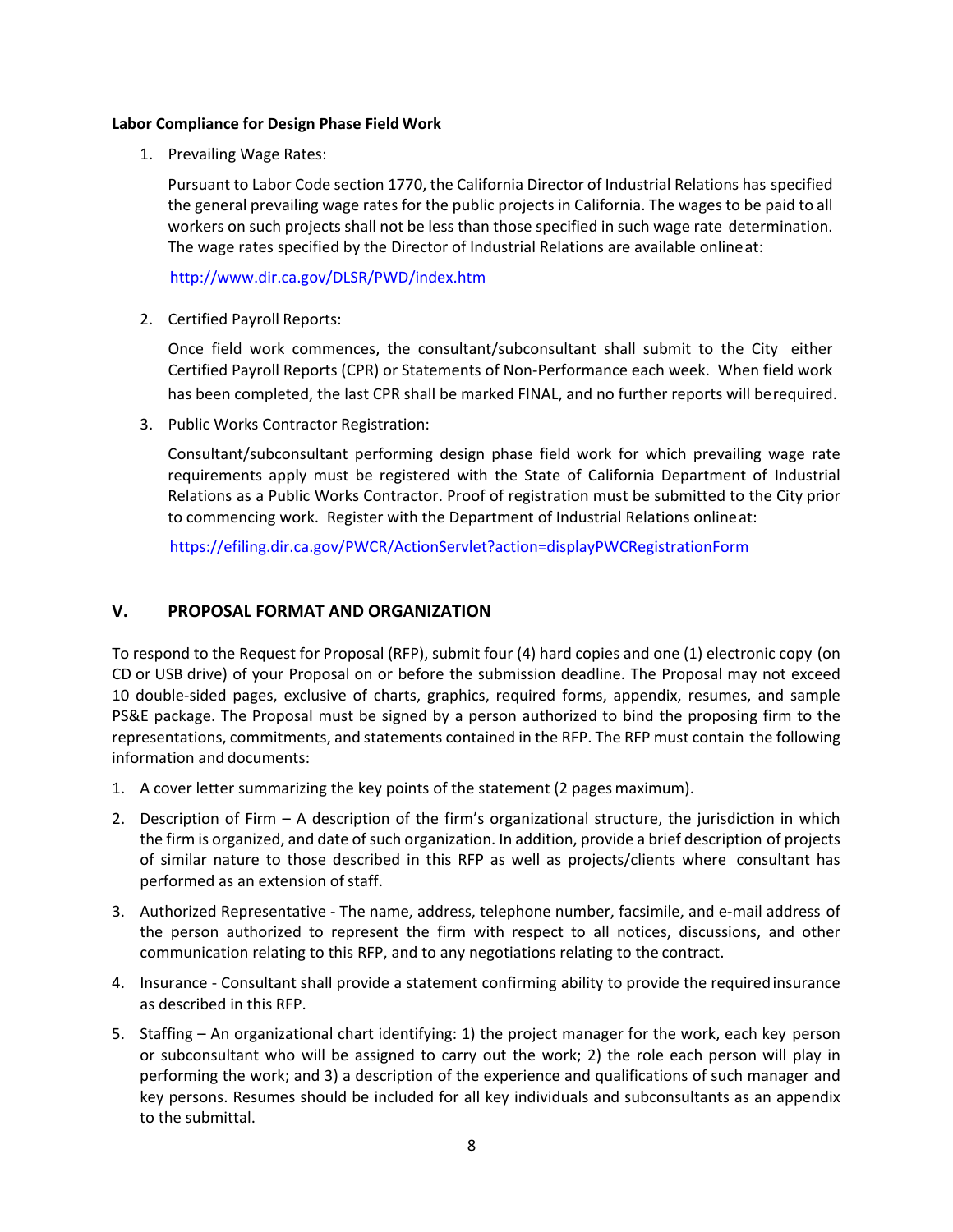- 6. References A list of references for the consultant and subconsultants, including the name, address, and telephone number of recent clients (preferably other public agencies), and a listing of the applicable projects. Include a maximum of five (5) project sheets with specific project information, date cost of construction, key project individuals and a dollar value related to consultants' participation. Identify how much experience the firm and subconsultants have had with public agencies and preparing bid packages for projects funded through the Highway Bridge Program.
- 7. Scope A clear concise statement of the firms' understanding of the nature and the extent of the services required and a specific outline to demonstrate how personnel would be organized to handle these services. See Section III, Scope of Work, for minimum expected tasks and deliverables.
- 8. Critical Path Activities Consultant is encouraged to identify critical path activities for the project and to discuss innovative ways to expedite such activities.
- 9. Cost Proposal In addition to the Proposal, Proposers must submit a Cost Proposal separately in a sealed envelope.

The Cost Proposal must include a detailed not-to-exceed budget for each task shown in the proposed Scope of Work and shall identify staff hours and hourly rates for each team member. It shall include a breakdown of wages, salary-related benefits, overhead, administration, materials, and all other direct costs, profit, and a total "not to exceed" sum for this proposal. The Consultant must provide a firm-fixed fee for the Scope of Work detailed within.

# <span id="page-11-0"></span>**VI. CONSULTANT SELECTION PROCESS**

#### <span id="page-11-1"></span>**General Information**

Selection will be made on the basis of Qualification, using the Evaluation Criteria shown below. Cost Proposals will be submitted in a separate sealed envelope. The Cost Proposal will remain unopened until such time that negotiations take place with the most qualified consultant. All other Cost Proposals will be returned unopened to consultants not selected. The proceedings of the Selection Committee are confidential, and members of the Selection Committee are not to be contacted by the proposers.

| <b>EVALUATION CRITERIA</b>                                      | Weight |  |
|-----------------------------------------------------------------|--------|--|
| Understanding of Work to be Done                                |        |  |
| Experience with Similar Kinds of Work                           |        |  |
| Quality of Staff for Work to be Done                            | 15%    |  |
| Capability of Developing Innovative or Advanced Techniques      | 10%    |  |
| Familiarity with Caltrans Procedures (obtaining an Encroachment |        |  |
| Permit)                                                         | 5%     |  |
| Familiarity with Environmental Permitting Procedures            | 10%    |  |
| <b>Financial Responsibility</b>                                 | 5%     |  |
| <b>Demonstrated Technical Ability</b>                           | 10%    |  |
| <b>TOTAL:</b>                                                   | 100%   |  |